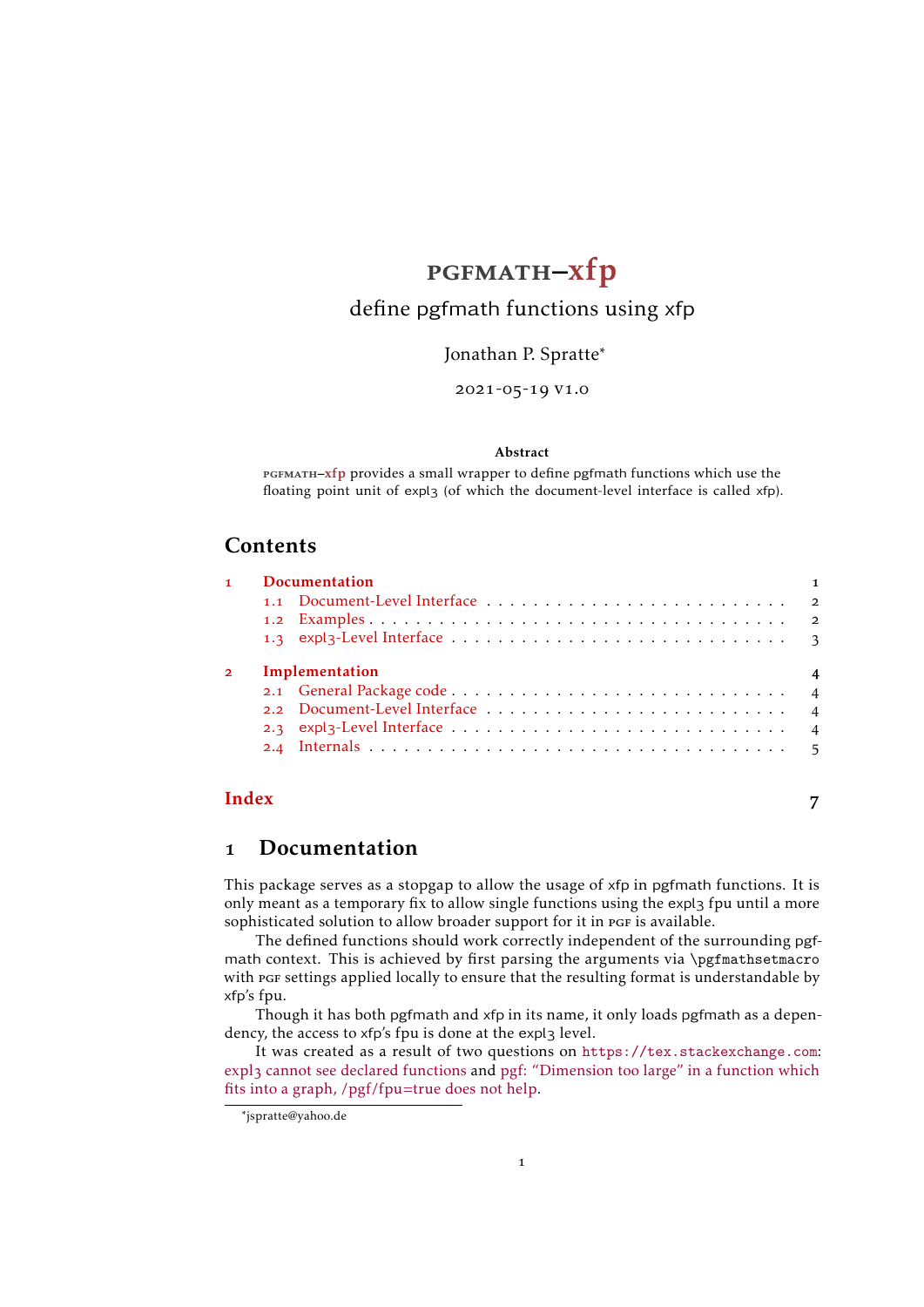#### <span id="page-1-3"></span><span id="page-1-0"></span>1.1 Document-Level Interface

<span id="page-1-2"></span>\pgfmxfpdeclarefunction{⟨name⟩}{⟨arg-count⟩}[⟨process-args⟩]{⟨fp-expression⟩} \pgfmxfpdeclarefunction

> Define a pgfmath function named  $\langle$ name $\rangle$  that takes  $\langle$ arg-count $\rangle$  arguments. The behaviour is different depending on whether the optional argument was used or not.

- If it isn't the  $\langle fp-expression \rangle$  can refer to the  $\langle arg-count \rangle$  arguments using #1, *etc.*, and will get the arguments just like they are given to the function (translated to a format that xfp will understand by parsing them through pgfmath once).
- If it is use  $\langle process\text{-}args\rangle$  to specify any number of processed arguments in a comma separated list. Inside this list you can specify up to nine processed arguments using pgfmath functions in which you can refer to the arguments passed to your new function using #1, *etc*. You can refer to these processed arguments inside ⟨fp-expression⟩ using #1, *etc*. A result of this rule is that you have to explicitly use #1 in  $\langle process\text{-}args\rangle$  to forward it unaltered to the underlying xfp expression.

#### <span id="page-1-1"></span>1.2 Examples

The following are examples taken from the two questions responsible for this package.

\pgfmxfpdeclarefunction{lognormal} {3}  $\{ \exp(-((\ln(\#_1) - \#_2)^{\wedge} 2) / (2 * (\#_3)^{\wedge} 2)) / (\#_1 * \#_3 * \sqrt{2} \times \pi_1) ) \}$ \begin{ tikzpicture }  $\begin{cases} \frac{axis}{\text{domain}=0.01:10, \text{samples}=100} \end{cases}$  $\addplot \{lognormal(x, ln(5), o.2)\};$ \end{ axis } \end{ tikzpicture } 0 2 4 6 8 10 0 0*.*1 0*.*2 0*.*3 0*.*4

Showing that a single pgfmath function argument can result in multiple arguments for the xfp expression. This example is suboptimal slow code, but could be educational.

\pgfmxfpdeclarefunction{ fplog} {1} { ln(#1) } \pgfmxfpdeclarefunction{nlogn} {1} [#1 ,fplog (#1)] {#1 ∗ #2}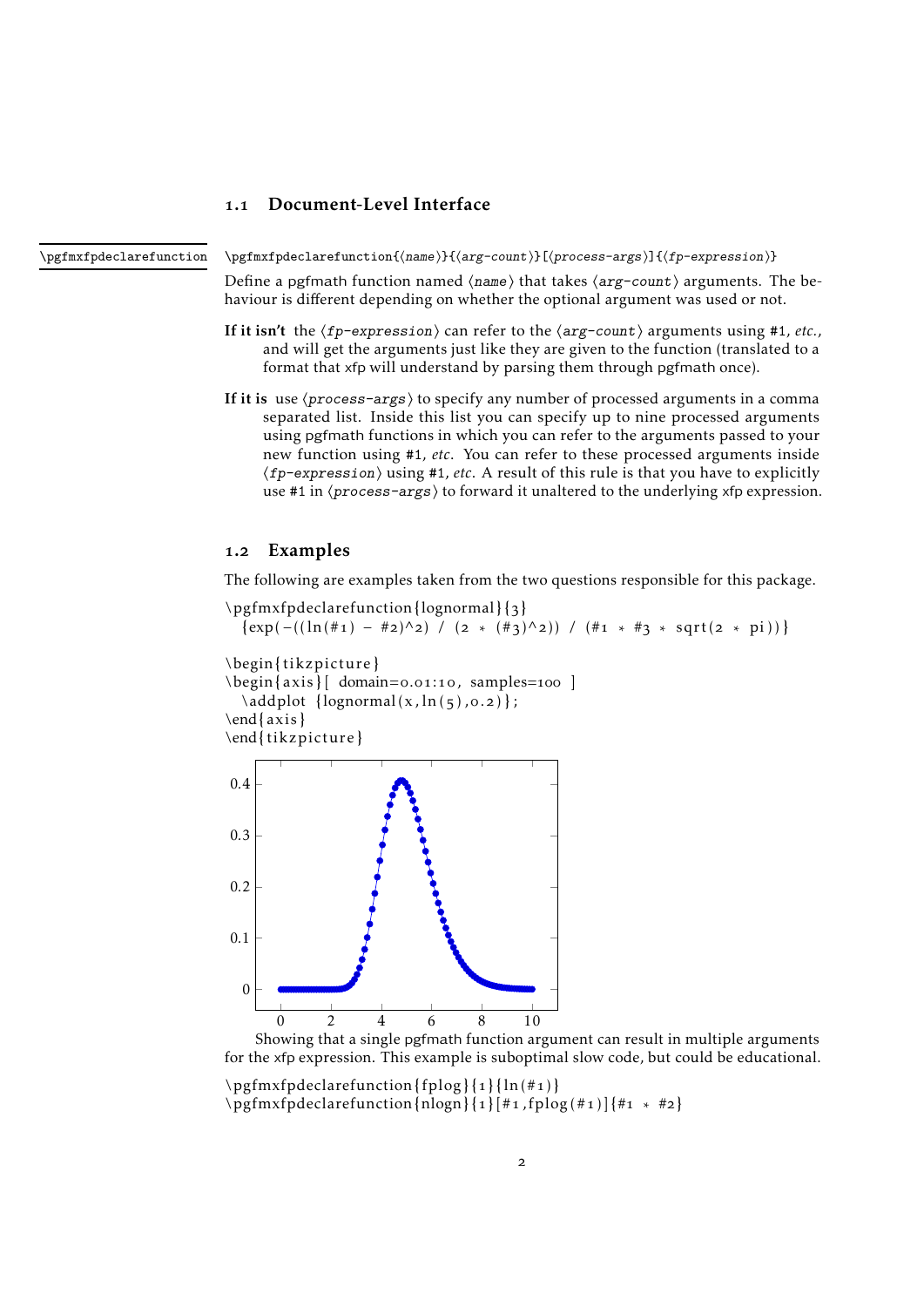<span id="page-2-3"></span>

<span id="page-2-0"></span>1.3 expl3-Level Interface

<span id="page-2-1"></span>\pgfmxfp\_declare:nnn

\pgfmxfp\_declare:nnn {⟨name⟩} {⟨arg-count⟩} {⟨fp-expression⟩}

Defines a pgfmath function named ⟨name⟩, that takes {⟨arg-count⟩} arguments. The function will evaluate the  $\langle fp\text{-}expression \rangle$  using the l3fp fpu and store the result for pgfmath. The arguments can be referred using #1, *etc*.

<span id="page-2-2"></span>\pgfmxfp\_declare\_processed\_args:nnnn {⟨name⟩} {⟨arg-count⟩} {⟨processed-args⟩} {⟨fp-expression⟩} \pgfmxfp\_declare\_processed\_args:nnnn

> Defines a pgfmath function named  $\langle$ name $\rangle$ , that takes  $\{\langle arg-count\rangle\}$  arguments. The arguments will be evaluated through pgfmath according to the comma separated list of ⟨processed-args⟩ (in which you can refer to the arguments using #1, *etc.*) and the results of which will be the arguments for the  $\langle fp-expression \rangle$  (in which you can refer to the ⟨processed-args⟩ using #1, *etc.*).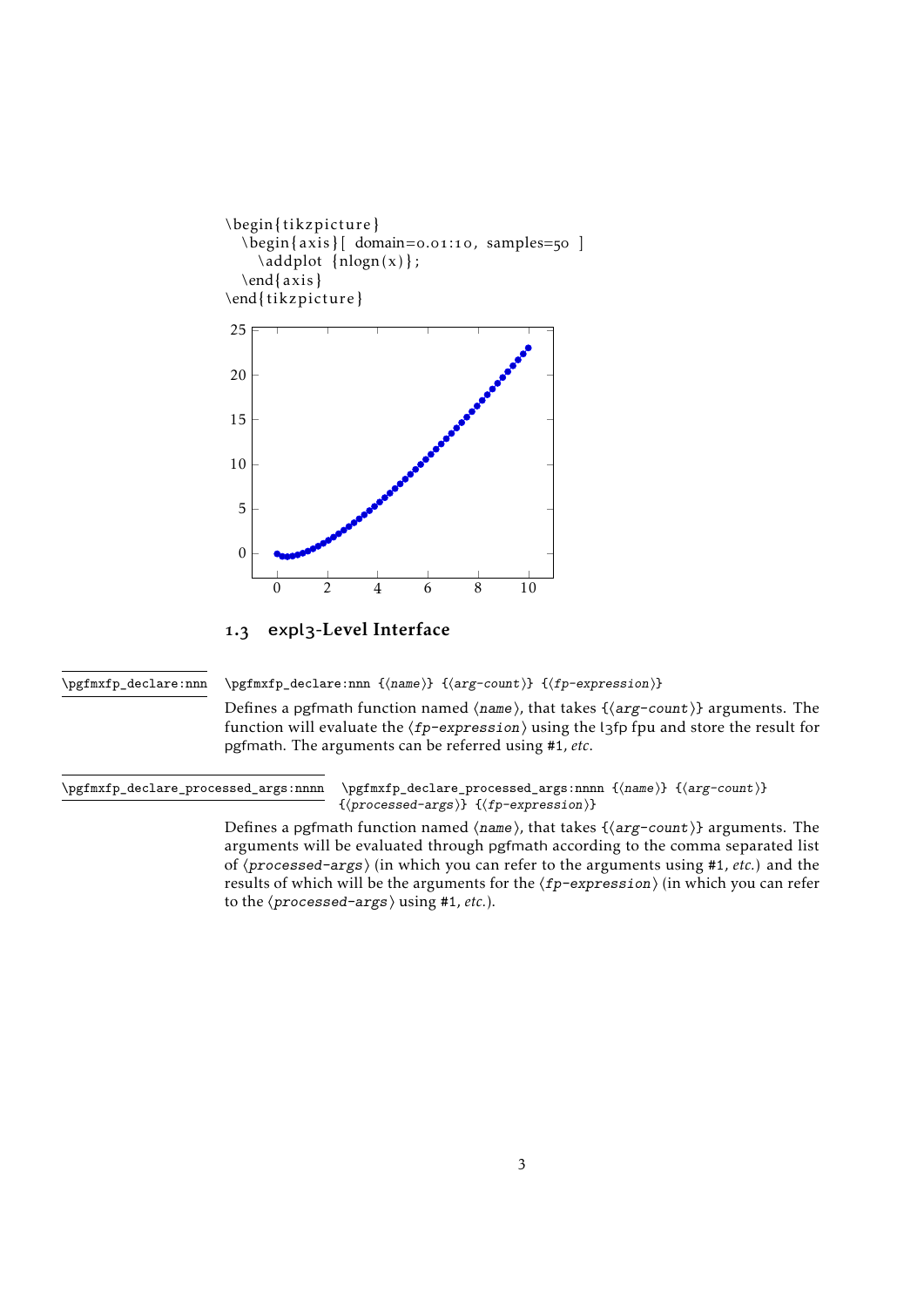#### <span id="page-3-12"></span><span id="page-3-0"></span>2 Implementation

#### <span id="page-3-1"></span>2.1 General Package code

Some code for versioning support might not be available in older L<sup>AT</sup>F<sub>X</sub>2<sub>ε</sub> releases.

- <span id="page-3-7"></span>\providecommand\DeclareRelease[3]{}
- <span id="page-3-5"></span>\providecommand\DeclareCurrentRelease[2]{}

Use these rollback functions to declare the current release.

<span id="page-3-6"></span><sup>3</sup> \DeclareCurrentRelease{}{2021-05-19}

Make sure expl3 is available and load pgfmath and the pgf fpu.

- <span id="page-3-23"></span><sup>4</sup> \@ifundefined{ExplFileDate}
- <span id="page-3-21"></span><sup>5</sup> {\RequirePackage{expl3}}
- <sup>6</sup> {}
- <span id="page-3-22"></span><sup>7</sup> \RequirePackage{pgfmath}
- <span id="page-3-24"></span>8 \usepgflibrary{fpu}

\pgfmxfpDate Store version and date in a macro.

```
\pgfmxfpVersion
```

```
9 \newcommand*\pgfmxfpDate{2021-05-19}
```

```
10 \newcommand*\pgfmxfpVersion{1.0}
```
(*End definition for* \pgfmxfpDate *and* \pgfmxfpVersion*. These functions are documented on page* ??*.*) Provide the package.

- <span id="page-3-20"></span>11 \ProvidesExplPackage
- <span id="page-3-17"></span>12 {pgfmath-xfp} {\pgfmxfpDate}
- <span id="page-3-19"></span>13 {\pgfmxfpVersion} {define pgfmath functions using xfp}

#### <span id="page-3-2"></span>2.2 Document-Level Interface

[\pgfmxfpdeclarefunction](#page-1-2) The document-level interface decides which of the two allocator functions are used.

```
14 \NewDocumentCommand \pgfmxfpdeclarefunction { m m o m }
15 \frac{1}{2}16 \IfValueTF {#3}
17 { \pgfmxfp_declare_processed_args:nnnn {#1} {#2} {#3} }
18 \{ \begin{array}{c} \text{41} \\ \text{42} \end{array}19 {#4}
20 }
```
<span id="page-3-13"></span>(*End definition for* \pgfmxfpdeclarefunction*. This function is documented on page [2](#page-1-2).*)

#### <span id="page-3-14"></span><span id="page-3-3"></span>2.3 expl3-Level Interface

[\pgfmxfp\\_declare:nnn](#page-2-1) Start building the function body. First step is to initialize it with the common code. Then we add to the function body the input parsing step. For this we use a loop that will place \pgfmathsetmacro ⟨tmp-cs*<sup>i</sup>* ⟩ {#⟨i⟩} in the function body. Afterwards we do the real definitions. This strange construct is used to normalize the input. Depending on the context in which these functions are used, the arguments might be in the internal format of pgf's fpu-library or something else that l3fp will not understand. The \pgfmathsetmacro calls will be done in a local context in which pgf's fpu-library will be activated and set up to output in a format l3fp understands.

<span id="page-3-4"></span><sup>21</sup> \cs\_new\_protected:Npn \pgfmxfp\_declare:nnn #1#2#3

22  $\{$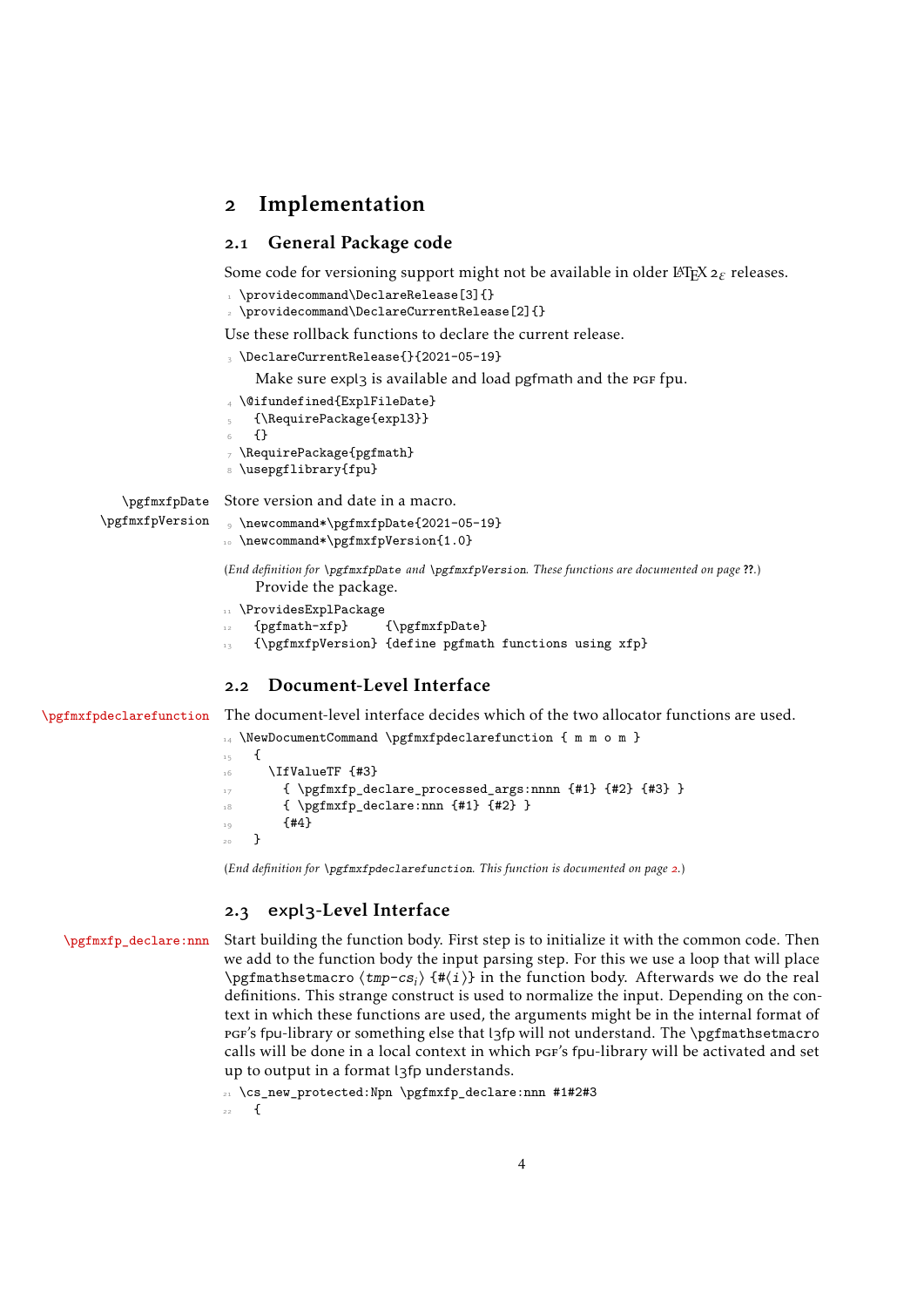```
23 \@@_initialize_body:
24 \int_step_inline:nn {#2}
25 f
26 \tl_put_right:Nx \l_@@_function_body_tl
2728 \exp_not:n { \pgfmathsetmacro } \exp_not:c { @qarg##1 }
29 \{ \exp\_{\text{not}:n \{ \# \# \# \} \# \# 1 \}\overline{30} }
\frac{3}{3} }
\frac{3}{2} \@@_define_function:nnnn {#2} {#1} {#2} {#3}
33 }
```

```
(End definition for \pgfmxfp_declare:nnn. This function is documented on page 3.)
```
[\pgfmxfp\\_declare\\_processed\\_args:nnnn](#page-2-2) This works mostly like \pgfmxfp\_declare:nnn, but instead of using an \int\_step\_ inline:nn-loop this uses \clist\_map\_inline:nn to map over the processed arguments. Those will be stored in the function body as \pgfmathsetmacro  $\langle \text{tmp-cs}_i \rangle$  { $\langle \text{expr}_i \rangle$ }.

```
34 \text{ } \cs_new_protected:Npn \pgfmxfp_declare_processed_args:nnnn #1#2#3#4
35 {
36 \@@_initialize_body:
37 \int_zero:N \l_@@_args_int
38 \clist_map_inline:nn {#3}
39 \qquad \qquad \qquad \qquad \qquad \qquad \qquad \qquad \qquad \qquad \qquad \qquad \qquad \qquad \qquad \qquad \qquad \qquad \qquad \qquad \qquad \qquad \qquad \qquad \qquad \qquad \qquad \qquad \qquad \qquad \qquad \qquad \qquad \qquad \qquad \qquad \q\downarrow<sup>40</sup> \int_incr:N \l_@@_args_int
41 \tl_put_right:Nx \l_@@_function_body_tl
\overline{4^2} \overline{\mathbf{5}^4}43 \exp_not:n { \pgfmathsetmacro }
\text{44} \exp_not:c { @Q_{\arg} \int \lceil \frac{1}{\arg \dim \lceil} \rceil45 { \exp_not:n {##1} }
46 }
```

```
48 \exp_args:NV \@@_define_function:nnnn \l_@@_args_int {#1} {#2} {#4}
49 }
```
(*End definition for* \pgfmxfp\_declare\_processed\_args:nnnn*. This function is documented on page [3](#page-2-2).*)

#### <span id="page-4-25"></span><span id="page-4-22"></span><span id="page-4-17"></span><span id="page-4-13"></span><span id="page-4-10"></span><span id="page-4-9"></span><span id="page-4-5"></span><span id="page-4-0"></span>2.4 Internals

<span id="page-4-21"></span><span id="page-4-20"></span><span id="page-4-8"></span><span id="page-4-3"></span>47 }

|                      | $\lceil \log_2$ function_body_t1 This token list will be used to build the function's top-level definition.<br>50 \tl_new:N \l_@@_function_body_tl                                        |
|----------------------|-------------------------------------------------------------------------------------------------------------------------------------------------------------------------------------------|
|                      | (End definition for $\lceil 1 \rceil$ $\lceil 0 \rceil$ function body t1. This variable is documented on page ??.)                                                                        |
|                      | $\1$ $@$ args int In the case of $\pgfmxfp$ declare processed args: nnnn we'll have to count how many<br>arguments the auxiliary function will take.<br>$_{51}$ \int_new:N \1_00_args_int |
|                      |                                                                                                                                                                                           |
|                      | (End definition for $\setminus 1$ @ args int. This variable is documented on page ??.)                                                                                                    |
| \@@_initialize_body: | Each function will have the same start setting up PGF's fpu.                                                                                                                              |
|                      | $_{52}$ \cs_new_protected:Npn \@@_initialize_body:                                                                                                                                        |
|                      | 53<br>\tl_set:Nn \l_@@_function_body_tl<br>54<br>55                                                                                                                                       |
|                      |                                                                                                                                                                                           |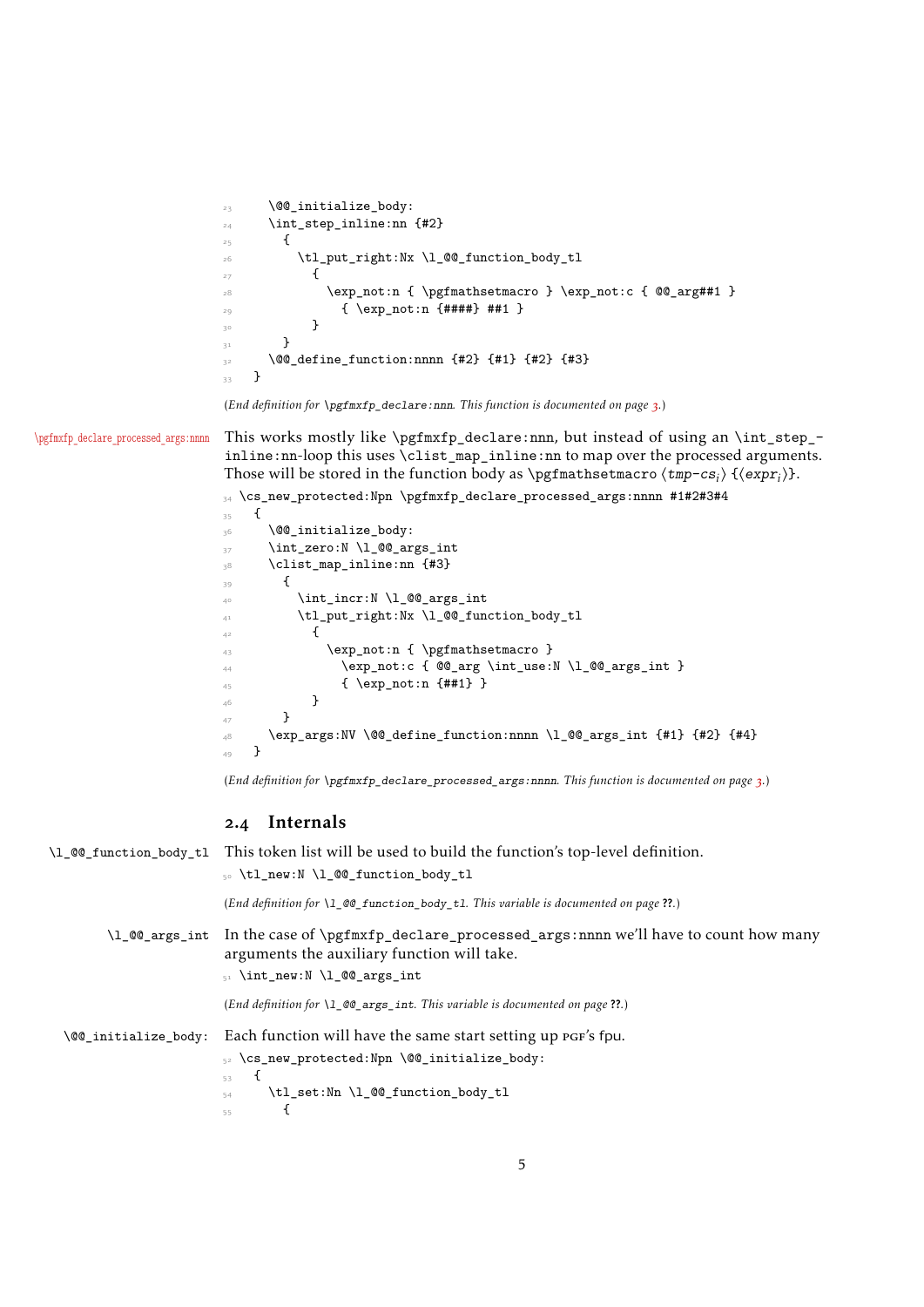```
56 \group_begin:
57 \pgfkeys{/pgf/fpu=true, /pgf/fpu/output~format=sci}%
58 }
59 }
```
(*End definition for* \@@\_initialize\_body:*. This function is documented on page* ??*.*)

\@@\_define\_function:nnnn \@@\_define\_function\_aux:n <span id="page-5-0"></span>First we define the internal function. Then add to the function body some code that'll use \use:x to expand the temporary macros that store the input arguments and forward the results to the internal function.

```
60 \cs_new_protected:Npn \@@_define_function:nnnn #1#2#3#4
61 \frac{1}{2}\hfill \text{62} \qquad \qquad \text{ \textbf{QQ}_define\_internal\_function:} \text{nnn } \text{ \textbf{#1} } \text{ } \text{ \textbf{#2} } \text{ } \text{ \textbf{#4} } \text{ \textbf{#3} }63 \tl_put_right:Nx \l_@@_function_body_tl
64 \uparrow65 \use:x
\epsilon66 {
67 \exp_not:c { @Q function #2 cmd }
68 \int_step_function:nN {#1} \@@_define_function_aux:n
69 }
70 }
71 \exp_args:Nnno
72 \pgfmathdeclarefunction {#2} {#3} \l_@@_function_body_tl
73 }
```
<span id="page-5-15"></span><span id="page-5-11"></span><span id="page-5-4"></span>The auxiliary is just used to build the temporary macro names and prevent them from further expansion.

```
_{74} \cs_new:Npn \@@_define_function_aux:n #1 { { \exp_not:c { @@_arg#1 } } }
```
(*End definition for* \@@\_define\_function:nnnn *and* \@@\_define\_function\_aux:n*. These functions are documented on page* ??*.*)

\@@\_define\_internal\_function:nnn \@@\_define\_internal\_function\_aux:n The internal function is pretty straight forward, the only difficult part is building the parameter list. For that we use some simple loop, a slow but simplistic solution.

<span id="page-5-8"></span><span id="page-5-2"></span><sup>75</sup> \cs\_new\_protected:Npn \@@\_define\_internal\_function:nnn #1#2#3

```
76 \frac{1}{20}77 \exp_last_unbraced:Nx
78 \cs_set_protected:cpn
79 {
80 			 { @Q function #2 cmd }
81 \int_81 \int_5 \int_5 \int_1 \frac{41}{1} \frac{6}{1} \int_2 \frac{1}{1} \frac{1}{1} \frac{1}{1} \frac{1}{1} \frac{1}{1} \frac{1}{1} \frac{1}{1} \frac{1}{1} \frac{1}{1} \frac{1}{1} \frac{1}{1} \frac{1}{1} \frac{1}{1} \frac{1}{1} \frac{1}{1} \frac{1}{1}8<sub>2</sub>83 { \group_end: \exp_args:Nf \pgfmathparse { \fp_eval:n {#3} } }
84 }
85 \text{ cos new:Npn } @ define_internal_function_aux:n #1 { \exp_not:n {## #1} }
```
<span id="page-5-10"></span><span id="page-5-6"></span><sup>(</sup>*End definition for* \@@\_define\_internal\_function:nnn *and* \@@\_define\_internal\_function\_aux:n*. These functions are documented on page* ??*.*)